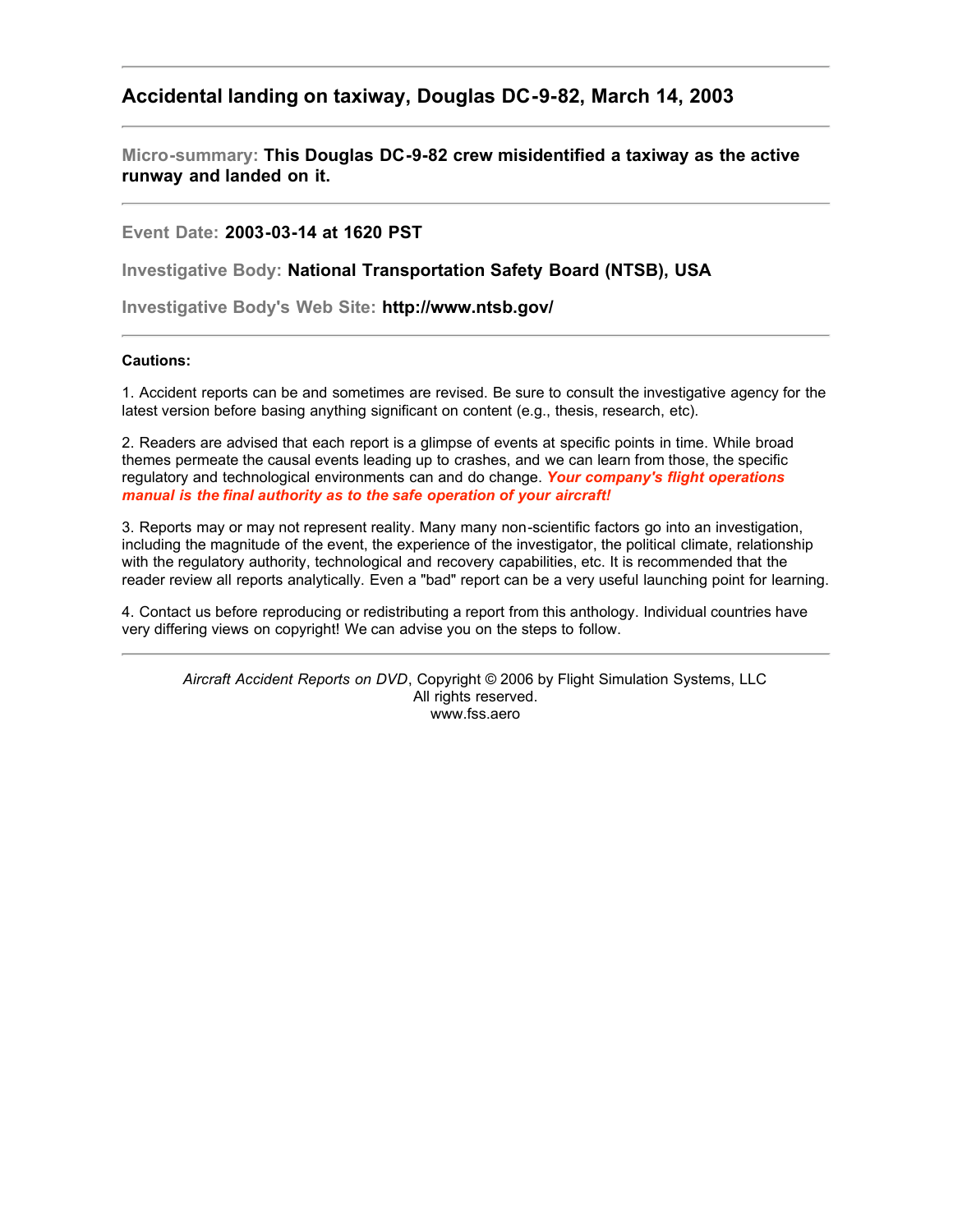| <b>National Transportation Safety Board</b>                                                                                                                                                                                                                                                                                                                                                                                                                                                                                                                                                                                                                                                                                                                                                                                                                                                                                                                                                                                                                                                                                                                                                                                                                                                                                                                                                                                                                                                                                                                                                                                                                                                                                                                                                                                                                                                                                                                                                                                                                                                                                                                                                                                                                                                                                                                                                                                                                                                                                                                                                                                                                                                                                                                                                                                                                                                                                                                                                                                                                                                                                                                                                                                                                                                                                                |              |                                            | NTSB ID: SEA03IA046             |                                  | Aircraft Registration Number: N298AA |                  |  |  |  |  |  |
|--------------------------------------------------------------------------------------------------------------------------------------------------------------------------------------------------------------------------------------------------------------------------------------------------------------------------------------------------------------------------------------------------------------------------------------------------------------------------------------------------------------------------------------------------------------------------------------------------------------------------------------------------------------------------------------------------------------------------------------------------------------------------------------------------------------------------------------------------------------------------------------------------------------------------------------------------------------------------------------------------------------------------------------------------------------------------------------------------------------------------------------------------------------------------------------------------------------------------------------------------------------------------------------------------------------------------------------------------------------------------------------------------------------------------------------------------------------------------------------------------------------------------------------------------------------------------------------------------------------------------------------------------------------------------------------------------------------------------------------------------------------------------------------------------------------------------------------------------------------------------------------------------------------------------------------------------------------------------------------------------------------------------------------------------------------------------------------------------------------------------------------------------------------------------------------------------------------------------------------------------------------------------------------------------------------------------------------------------------------------------------------------------------------------------------------------------------------------------------------------------------------------------------------------------------------------------------------------------------------------------------------------------------------------------------------------------------------------------------------------------------------------------------------------------------------------------------------------------------------------------------------------------------------------------------------------------------------------------------------------------------------------------------------------------------------------------------------------------------------------------------------------------------------------------------------------------------------------------------------------------------------------------------------------------------------------------------------------|--------------|--------------------------------------------|---------------------------------|----------------------------------|--------------------------------------|------------------|--|--|--|--|--|
| <b>FACTUAL REPORT</b><br>Most Critical Injury: None<br>Occurrence Date: 03/14/2003                                                                                                                                                                                                                                                                                                                                                                                                                                                                                                                                                                                                                                                                                                                                                                                                                                                                                                                                                                                                                                                                                                                                                                                                                                                                                                                                                                                                                                                                                                                                                                                                                                                                                                                                                                                                                                                                                                                                                                                                                                                                                                                                                                                                                                                                                                                                                                                                                                                                                                                                                                                                                                                                                                                                                                                                                                                                                                                                                                                                                                                                                                                                                                                                                                                         |              |                                            |                                 |                                  |                                      |                  |  |  |  |  |  |
| <b>ÁVIATIQN</b><br>Occurrence Type: Incident<br>Investigated By: NTSB<br>ETYBOP                                                                                                                                                                                                                                                                                                                                                                                                                                                                                                                                                                                                                                                                                                                                                                                                                                                                                                                                                                                                                                                                                                                                                                                                                                                                                                                                                                                                                                                                                                                                                                                                                                                                                                                                                                                                                                                                                                                                                                                                                                                                                                                                                                                                                                                                                                                                                                                                                                                                                                                                                                                                                                                                                                                                                                                                                                                                                                                                                                                                                                                                                                                                                                                                                                                            |              |                                            |                                 |                                  |                                      |                  |  |  |  |  |  |
| Location/Time                                                                                                                                                                                                                                                                                                                                                                                                                                                                                                                                                                                                                                                                                                                                                                                                                                                                                                                                                                                                                                                                                                                                                                                                                                                                                                                                                                                                                                                                                                                                                                                                                                                                                                                                                                                                                                                                                                                                                                                                                                                                                                                                                                                                                                                                                                                                                                                                                                                                                                                                                                                                                                                                                                                                                                                                                                                                                                                                                                                                                                                                                                                                                                                                                                                                                                                              |              |                                            |                                 |                                  |                                      |                  |  |  |  |  |  |
| Nearest City/Place                                                                                                                                                                                                                                                                                                                                                                                                                                                                                                                                                                                                                                                                                                                                                                                                                                                                                                                                                                                                                                                                                                                                                                                                                                                                                                                                                                                                                                                                                                                                                                                                                                                                                                                                                                                                                                                                                                                                                                                                                                                                                                                                                                                                                                                                                                                                                                                                                                                                                                                                                                                                                                                                                                                                                                                                                                                                                                                                                                                                                                                                                                                                                                                                                                                                                                                         | <b>State</b> | Time Zone<br><b>Local Time</b><br>Zip Code |                                 |                                  |                                      |                  |  |  |  |  |  |
| Seattle                                                                                                                                                                                                                                                                                                                                                                                                                                                                                                                                                                                                                                                                                                                                                                                                                                                                                                                                                                                                                                                                                                                                                                                                                                                                                                                                                                                                                                                                                                                                                                                                                                                                                                                                                                                                                                                                                                                                                                                                                                                                                                                                                                                                                                                                                                                                                                                                                                                                                                                                                                                                                                                                                                                                                                                                                                                                                                                                                                                                                                                                                                                                                                                                                                                                                                                                    | <b>WA</b>    | <b>PST</b><br>98188<br>1620                |                                 |                                  |                                      |                  |  |  |  |  |  |
| Airport Proximity: On Airport                                                                                                                                                                                                                                                                                                                                                                                                                                                                                                                                                                                                                                                                                                                                                                                                                                                                                                                                                                                                                                                                                                                                                                                                                                                                                                                                                                                                                                                                                                                                                                                                                                                                                                                                                                                                                                                                                                                                                                                                                                                                                                                                                                                                                                                                                                                                                                                                                                                                                                                                                                                                                                                                                                                                                                                                                                                                                                                                                                                                                                                                                                                                                                                                                                                                                                              |              |                                            | Distance From Landing Facility: |                                  | Direction From Airport:              |                  |  |  |  |  |  |
| <b>Aircraft Information Summary</b>                                                                                                                                                                                                                                                                                                                                                                                                                                                                                                                                                                                                                                                                                                                                                                                                                                                                                                                                                                                                                                                                                                                                                                                                                                                                                                                                                                                                                                                                                                                                                                                                                                                                                                                                                                                                                                                                                                                                                                                                                                                                                                                                                                                                                                                                                                                                                                                                                                                                                                                                                                                                                                                                                                                                                                                                                                                                                                                                                                                                                                                                                                                                                                                                                                                                                                        |              |                                            |                                 |                                  |                                      |                  |  |  |  |  |  |
| Aircraft Manufacturer                                                                                                                                                                                                                                                                                                                                                                                                                                                                                                                                                                                                                                                                                                                                                                                                                                                                                                                                                                                                                                                                                                                                                                                                                                                                                                                                                                                                                                                                                                                                                                                                                                                                                                                                                                                                                                                                                                                                                                                                                                                                                                                                                                                                                                                                                                                                                                                                                                                                                                                                                                                                                                                                                                                                                                                                                                                                                                                                                                                                                                                                                                                                                                                                                                                                                                                      |              |                                            | Model/Series                    |                                  |                                      | Type of Aircraft |  |  |  |  |  |
| Boeing                                                                                                                                                                                                                                                                                                                                                                                                                                                                                                                                                                                                                                                                                                                                                                                                                                                                                                                                                                                                                                                                                                                                                                                                                                                                                                                                                                                                                                                                                                                                                                                                                                                                                                                                                                                                                                                                                                                                                                                                                                                                                                                                                                                                                                                                                                                                                                                                                                                                                                                                                                                                                                                                                                                                                                                                                                                                                                                                                                                                                                                                                                                                                                                                                                                                                                                                     | DC-9-82      |                                            |                                 |                                  | Airplane                             |                  |  |  |  |  |  |
| Sightseeing Flight: No                                                                                                                                                                                                                                                                                                                                                                                                                                                                                                                                                                                                                                                                                                                                                                                                                                                                                                                                                                                                                                                                                                                                                                                                                                                                                                                                                                                                                                                                                                                                                                                                                                                                                                                                                                                                                                                                                                                                                                                                                                                                                                                                                                                                                                                                                                                                                                                                                                                                                                                                                                                                                                                                                                                                                                                                                                                                                                                                                                                                                                                                                                                                                                                                                                                                                                                     |              |                                            |                                 | Air Medical Transport Flight: No |                                      |                  |  |  |  |  |  |
| Narrative                                                                                                                                                                                                                                                                                                                                                                                                                                                                                                                                                                                                                                                                                                                                                                                                                                                                                                                                                                                                                                                                                                                                                                                                                                                                                                                                                                                                                                                                                                                                                                                                                                                                                                                                                                                                                                                                                                                                                                                                                                                                                                                                                                                                                                                                                                                                                                                                                                                                                                                                                                                                                                                                                                                                                                                                                                                                                                                                                                                                                                                                                                                                                                                                                                                                                                                                  |              |                                            |                                 |                                  |                                      |                  |  |  |  |  |  |
| Brief narrative statement of facts, conditions and circumstances pertinent to the accident/incident:<br>On March 14, 2003, at 1620 Pacific standard time, an American Airlines DC-9-82, N298AA, landed on<br>Taxiway Charlie at Seattle-Tacoma International Airport, Seattle, Washington. There were no<br>injuries to the flight crew, the cabin crew, or any of the 105 passengers. The aircraft, which is<br>owned and operated by American Airlines, Inc., was not damaged. All occupants exited the aircraft<br>at the passenger terminal using normal means. The 14 CFR Part 121 scheduled domestic passenger<br>flight, which departed Dallas-Fort Worth Airport at 1435 central standard time, was being operated<br>in visual meteorological conditions at the time of the incident.<br>At the time the aircraft arrived in the area adjacent to Mount Rainer, the Bay Visual Approach was<br>in effect, and according to American Airlines, during his pre-landing flight crew briefing, the<br>Captain stated that he intended to execute the visual approach backed up by the ILS to Runway 16<br>Right. Because there was a ceiling over the final approach course, while the flight was tracking to<br>the north on the east side of the airport, they were advised by the approach controller to expect<br>the ILS to Runway 16 Right. The flight was then vectored to a 15 mile final and cleared for the ILS<br>approach. About four to five miles from the end of the runway, at about 3,500 feet above the ground<br>(AGL), the flight crew passed through the cloud deck, made visual contact with the runway<br>environment, and transitioned to visual navigation. According to the information collected from the<br>flight data recorder immediately after the event, the aircraft started a constant-rate deviation to<br>the right of the localize approximately the same time as the aircraft passed 3,500 feet AGL. This<br>deviation was the result of the flight crew maintaining a heading between 153 degrees and 156<br>degrees magnetic, which was taking them directly to the "approach end" of Taxiway Charlie. Neither<br>the Captain nor the First Officer were aware they were lined up on the taxiway, and they did not<br>know they had landed on the taxiway until advised by the tower. A rain shower had recently moved<br>through the area, and although there was an overcast over the center and north end of the airport,<br>south of the field rays of sunlight were shining through holes in the clouds, resulting in a glare<br>from the wet paved surfaces.<br>During the investigation it was determined that during the four years prior to this event, there<br>had been one other reported landing on Taxiway Charlie, and two reported instances where flight<br>crews had lined up on the taxiway, but on short final had either executed a go-around or<br>sidestepped to Runway 16 right. In May of 2000, the airport installed an "X" (about 12 feet across)<br>about 150 feet off the north end of Taxiway Charlie, but the subject crew did not detect it on this<br>approach. It was also noted that since January of 2001, there has been an entry in the United<br>"States Government Airport Facility Directory stating, "Do not mistake Txy C for a landing surface." |              |                                            |                                 |                                  |                                      |                  |  |  |  |  |  |

*FACTUAL REPORT - AVIATION Page 1*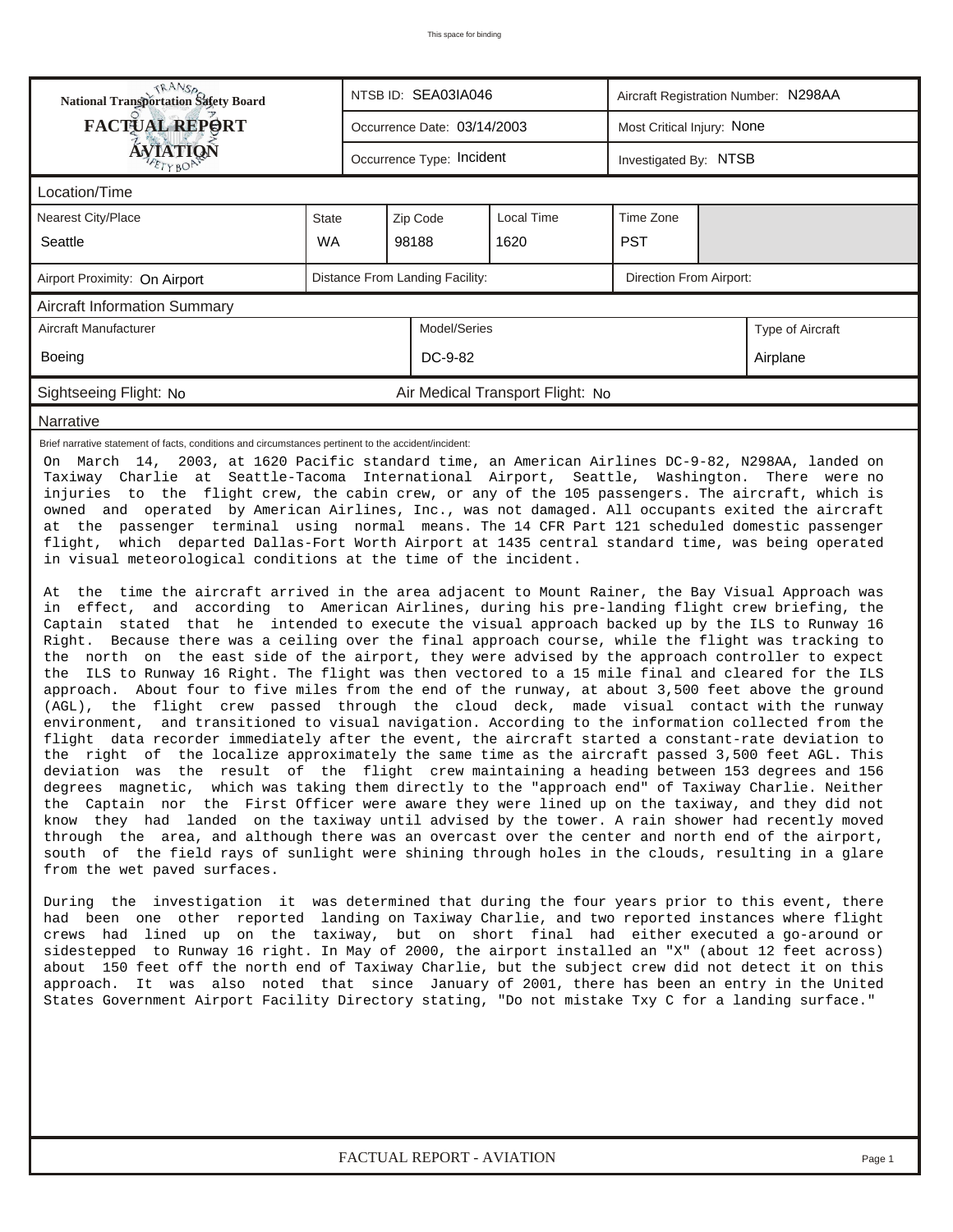| <b>National Transportation Safety Board</b>                             |                                                             | NTSB ID: SEA03IA046                                                   |                                                               |             |               |  |  |                           |                    |  |  |
|-------------------------------------------------------------------------|-------------------------------------------------------------|-----------------------------------------------------------------------|---------------------------------------------------------------|-------------|---------------|--|--|---------------------------|--------------------|--|--|
| FACTUAL REPORT                                                          |                                                             | Occurrence Date: 03/14/2003                                           |                                                               |             |               |  |  |                           |                    |  |  |
| <b>AVIATION</b>                                                         |                                                             | Occurrence Type: Incident                                             |                                                               |             |               |  |  |                           |                    |  |  |
| Landing Facility/Approach Information                                   |                                                             |                                                                       |                                                               |             |               |  |  |                           |                    |  |  |
| <b>Airport Name</b>                                                     |                                                             | Airport ID:                                                           | <b>Airport Elevation</b>                                      |             | Runway Width  |  |  |                           |                    |  |  |
| Seattle-Tacoma International                                            |                                                             | <b>SEA</b>                                                            | 429 Ft. MSL                                                   | T/W<br>9425 |               |  |  | 180                       |                    |  |  |
| Runway Surface Type: Concrete                                           |                                                             |                                                                       |                                                               |             |               |  |  |                           |                    |  |  |
| Runway Surface Condition: Wet                                           |                                                             |                                                                       |                                                               |             |               |  |  |                           |                    |  |  |
| Type Instrument Approach: ILS-complete; Visual                          |                                                             |                                                                       |                                                               |             |               |  |  |                           |                    |  |  |
| VFR Approach/Landing: Full Stop                                         |                                                             |                                                                       |                                                               |             |               |  |  |                           |                    |  |  |
| Aircraft Information                                                    |                                                             |                                                                       |                                                               |             |               |  |  |                           |                    |  |  |
| Aircraft Manufacturer<br>Boeing                                         |                                                             | DC-9-82                                                               | Model/Series                                                  | 49310       | Serial Number |  |  |                           |                    |  |  |
| Airworthiness Certificate(s): Transport                                 |                                                             |                                                                       |                                                               |             |               |  |  |                           |                    |  |  |
|                                                                         | Landing Gear Type: Retractable - Tricycle                   |                                                                       |                                                               |             |               |  |  |                           |                    |  |  |
| Homebuilt Aircraft? No                                                  | Number of Seats: 136                                        |                                                                       | Certified Max Gross Wt.<br>Number of Engines: 2<br>150500 LBS |             |               |  |  |                           |                    |  |  |
| Engine Type:<br>Turbo Fan                                               |                                                             | Engine Manufacturer:<br>Model/Series:<br>Pratt & Whitney<br>JT8D-217C |                                                               |             |               |  |  | Rated Power:<br>20850 LBS |                    |  |  |
| - Aircraft Inspection Information                                       |                                                             |                                                                       |                                                               |             |               |  |  |                           |                    |  |  |
| Type of Last Inspection                                                 |                                                             |                                                                       | Date of Last Inspection<br>Time Since Last Inspection         |             |               |  |  | Airframe Total Time       |                    |  |  |
| <b>Continuous Airworthiness</b>                                         |                                                             | 03/2003                                                               | 27 Hours                                                      |             |               |  |  |                           | <b>51944 Hours</b> |  |  |
| - Emergency Locator Transmitter (ELT) Information                       |                                                             |                                                                       |                                                               |             |               |  |  |                           |                    |  |  |
| ELT Installed? No                                                       | <b>ELT Operated?</b>                                        | ELT Aided in Locating Accident Site?                                  |                                                               |             |               |  |  |                           |                    |  |  |
| Owner/Operator Information                                              |                                                             |                                                                       |                                                               |             |               |  |  |                           |                    |  |  |
| <b>Registered Aircraft Owner</b>                                        |                                                             |                                                                       | <b>Street Address</b><br>4333 Amon Carter Blvd.               |             |               |  |  |                           |                    |  |  |
| <b>American Airlines</b>                                                | <b>State</b><br>Zip Code<br>City                            |                                                                       |                                                               |             |               |  |  |                           |                    |  |  |
|                                                                         | Fort Worth<br><b>TX</b><br>75261<br><b>Street Address</b>   |                                                                       |                                                               |             |               |  |  |                           |                    |  |  |
| Operator of Aircraft                                                    | Same as Reg'd Aircraft Owner                                |                                                                       |                                                               |             |               |  |  |                           |                    |  |  |
| Same as Reg'd Aircraft Owner                                            | <b>State</b><br>City                                        |                                                                       |                                                               |             |               |  |  | Zip Code                  |                    |  |  |
| <b>Operator Does Business As:</b>                                       | Operator Designator Code: AAL                               |                                                                       |                                                               |             |               |  |  |                           |                    |  |  |
| - Type of U.S. Certificate(s) Held:                                     |                                                             |                                                                       |                                                               |             |               |  |  |                           |                    |  |  |
|                                                                         | Air Carrier Operating Certificate(s): Flag Carrier/Domestic |                                                                       |                                                               |             |               |  |  |                           |                    |  |  |
| Operating Certificate:                                                  |                                                             |                                                                       | Operator Certificate:                                         |             |               |  |  |                           |                    |  |  |
| Regulation Flight Conducted Under: Part 121: Air Carrier                |                                                             |                                                                       |                                                               |             |               |  |  |                           |                    |  |  |
| Type of Flight Operation Conducted: Scheduled; Domestic; Passenger Only |                                                             |                                                                       |                                                               |             |               |  |  |                           |                    |  |  |
|                                                                         |                                                             |                                                                       | FACTUAL REPORT - AVIATION                                     |             |               |  |  |                           | Page 2             |  |  |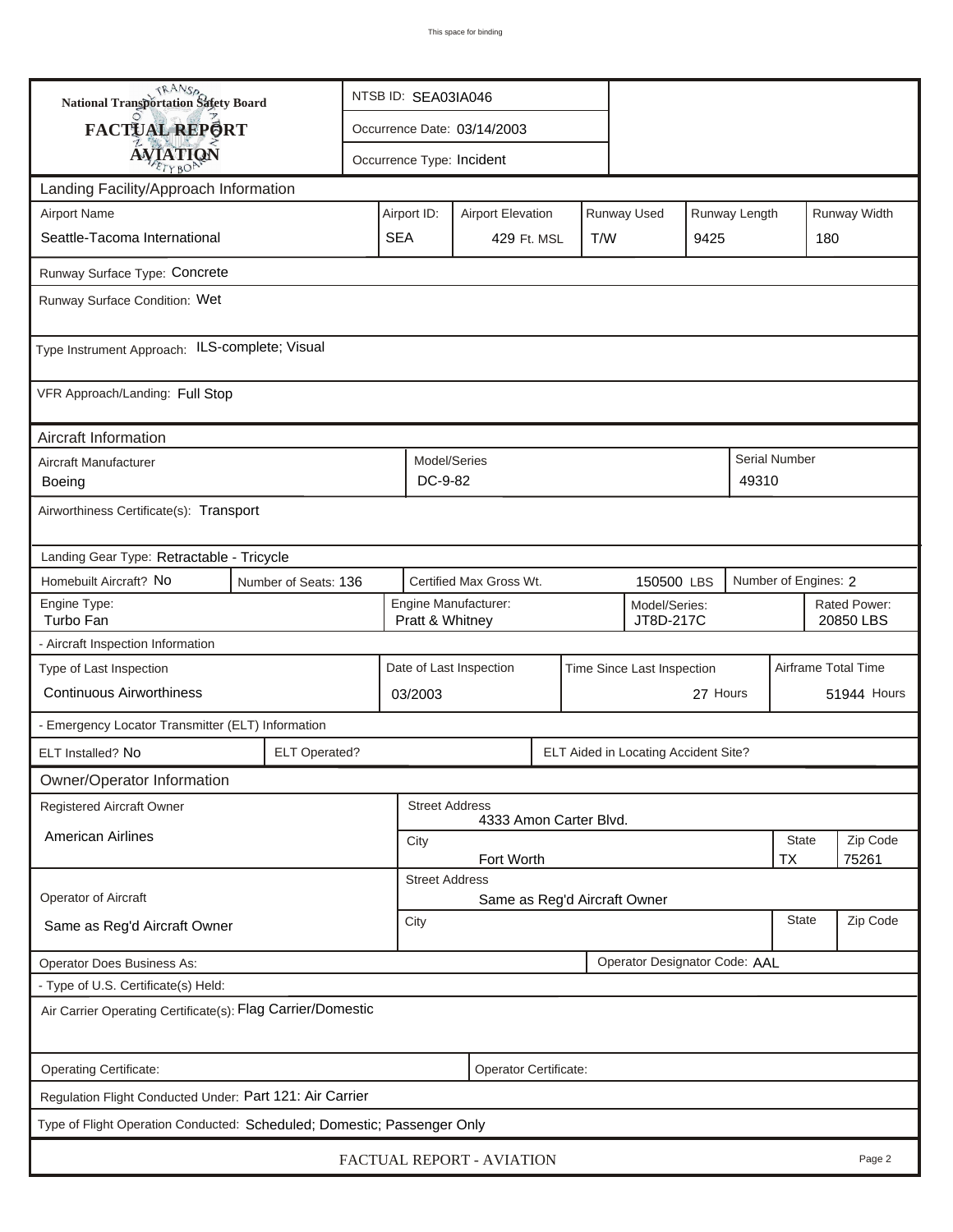| <b>National Transportation Safety Board</b><br>NTSB ID: SEA03IA046                                   |                                   |                             |                        |                            |                           |       |                      |                          |                    |           |                                         |      |                                    |                     |
|------------------------------------------------------------------------------------------------------|-----------------------------------|-----------------------------|------------------------|----------------------------|---------------------------|-------|----------------------|--------------------------|--------------------|-----------|-----------------------------------------|------|------------------------------------|---------------------|
|                                                                                                      | FACTUAL REPORT                    | Occurrence Date: 03/14/2003 |                        |                            |                           |       |                      |                          |                    |           |                                         |      |                                    |                     |
|                                                                                                      | <b>AVIATION</b>                   |                             |                        |                            | Occurrence Type: Incident |       |                      |                          |                    |           |                                         |      |                                    |                     |
|                                                                                                      |                                   |                             |                        |                            |                           |       |                      |                          |                    |           |                                         |      |                                    |                     |
| <b>First Pilot Information</b><br>City<br>Name                                                       |                                   |                             |                        |                            |                           |       |                      |                          |                    |           | <b>State</b>                            |      | Date of Birth                      | Age                 |
| On File<br>On File                                                                                   |                                   |                             |                        |                            |                           |       |                      |                          |                    |           | On File                                 |      | On File                            | 46                  |
|                                                                                                      |                                   |                             |                        |                            |                           |       |                      |                          |                    |           |                                         |      |                                    |                     |
| Principal Profession: Civilian Pilot<br>Seat Occupied: Left<br>Certificate Number: On File<br>Sex: M |                                   |                             |                        |                            |                           |       |                      |                          |                    |           |                                         |      |                                    |                     |
| Airline Transport; Flight Engineer<br>Certificate(s):                                                |                                   |                             |                        |                            |                           |       |                      |                          |                    |           |                                         |      |                                    |                     |
| Airplane Rating(s):<br>Multi-engine Land                                                             |                                   |                             |                        |                            |                           |       |                      |                          |                    |           |                                         |      |                                    |                     |
| Rotorcraft/Glider/LTA:                                                                               |                                   |                             |                        |                            |                           |       |                      |                          |                    |           |                                         |      |                                    |                     |
|                                                                                                      | Instrument Rating(s):<br>Airplane |                             |                        |                            |                           |       |                      |                          |                    |           |                                         |      |                                    |                     |
| None<br>Instructor Rating(s):                                                                        |                                   |                             |                        |                            |                           |       |                      |                          |                    |           |                                         |      |                                    |                     |
| Type Rating/Endorsement for Accident/Incident Aircraft? Yes                                          |                                   |                             |                        |                            |                           |       |                      |                          |                    |           | Current Biennial Flight Review? 09/2001 |      |                                    |                     |
| Medical Cert. Status: None<br>Medical Cert.: Class 1                                                 |                                   |                             |                        |                            |                           |       |                      |                          |                    |           |                                         |      | Date of Last Medical Exam: 02/2003 |                     |
|                                                                                                      |                                   |                             |                        |                            |                           |       |                      |                          |                    |           |                                         |      |                                    |                     |
| - Flight Time Matrix                                                                                 |                                   | All A/C                     | This Make<br>and Model | Airplane<br>Single Engine  | Airplane<br>Mult-Engine   | Night | Instrument<br>Actual |                          |                    | Simulated | Rotorcraft                              |      | Glider                             | Lighter<br>Than Air |
| <b>Total Time</b>                                                                                    |                                   |                             | 3372                   |                            |                           |       |                      |                          |                    |           |                                         |      |                                    |                     |
|                                                                                                      | Pilot In Command(PIC)             |                             |                        |                            |                           |       |                      |                          |                    |           |                                         |      |                                    |                     |
| Instructor<br>Last 90 Days                                                                           |                                   |                             |                        |                            |                           |       |                      |                          |                    |           |                                         |      |                                    |                     |
| Last 30 Days                                                                                         |                                   |                             |                        |                            |                           |       |                      |                          |                    |           |                                         |      |                                    |                     |
| Last 24 Hours                                                                                        |                                   |                             |                        |                            |                           |       |                      |                          |                    |           |                                         |      |                                    |                     |
| Seatbelt Used? Yes                                                                                   |                                   |                             |                        | Shoulder Harness Used? Yes |                           |       |                      | Toxicology Performed? No |                    |           |                                         |      | Second Pilot? Yes                  |                     |
|                                                                                                      |                                   |                             |                        |                            |                           |       |                      |                          |                    |           |                                         |      |                                    |                     |
|                                                                                                      | Flight Plan/Itinerary             |                             |                        |                            |                           |       |                      |                          |                    |           |                                         |      |                                    |                     |
|                                                                                                      | Type of Flight Plan Filed: IFR    |                             |                        |                            |                           |       |                      |                          |                    |           |                                         |      |                                    |                     |
| Departure Point                                                                                      |                                   |                             |                        |                            |                           |       | <b>State</b>         |                          | Airport Identifier |           |                                         |      | Departure Time                     | Time Zone           |
| Dallas-Ft Worth                                                                                      |                                   |                             |                        |                            |                           |       | <b>TX</b>            |                          | <b>DFW</b>         |           |                                         | 1435 |                                    | <b>CST</b>          |
| Destination                                                                                          |                                   |                             |                        |                            |                           |       | <b>State</b>         |                          | Airport Identifier |           |                                         |      |                                    |                     |
| <b>SEA</b><br>Same as Accident/Incident Location                                                     |                                   |                             |                        |                            |                           |       |                      |                          |                    |           |                                         |      |                                    |                     |
| Type of Clearance: IFR                                                                               |                                   |                             |                        |                            |                           |       |                      |                          |                    |           |                                         |      |                                    |                     |
| Type of Airspace:                                                                                    | Class D                           |                             |                        |                            |                           |       |                      |                          |                    |           |                                         |      |                                    |                     |
|                                                                                                      | Weather Information               |                             |                        |                            |                           |       |                      |                          |                    |           |                                         |      |                                    |                     |
| Source of Briefing:                                                                                  |                                   |                             |                        |                            |                           |       |                      |                          |                    |           |                                         |      |                                    |                     |
|                                                                                                      | Company                           |                             |                        |                            |                           |       |                      |                          |                    |           |                                         |      |                                    |                     |
|                                                                                                      | Method of Briefing: Telephone     |                             |                        |                            |                           |       |                      |                          |                    |           |                                         |      |                                    |                     |
|                                                                                                      |                                   |                             |                        | FACTUAL REPORT - AVIATION  |                           |       |                      |                          |                    |           |                                         |      |                                    | Page 3              |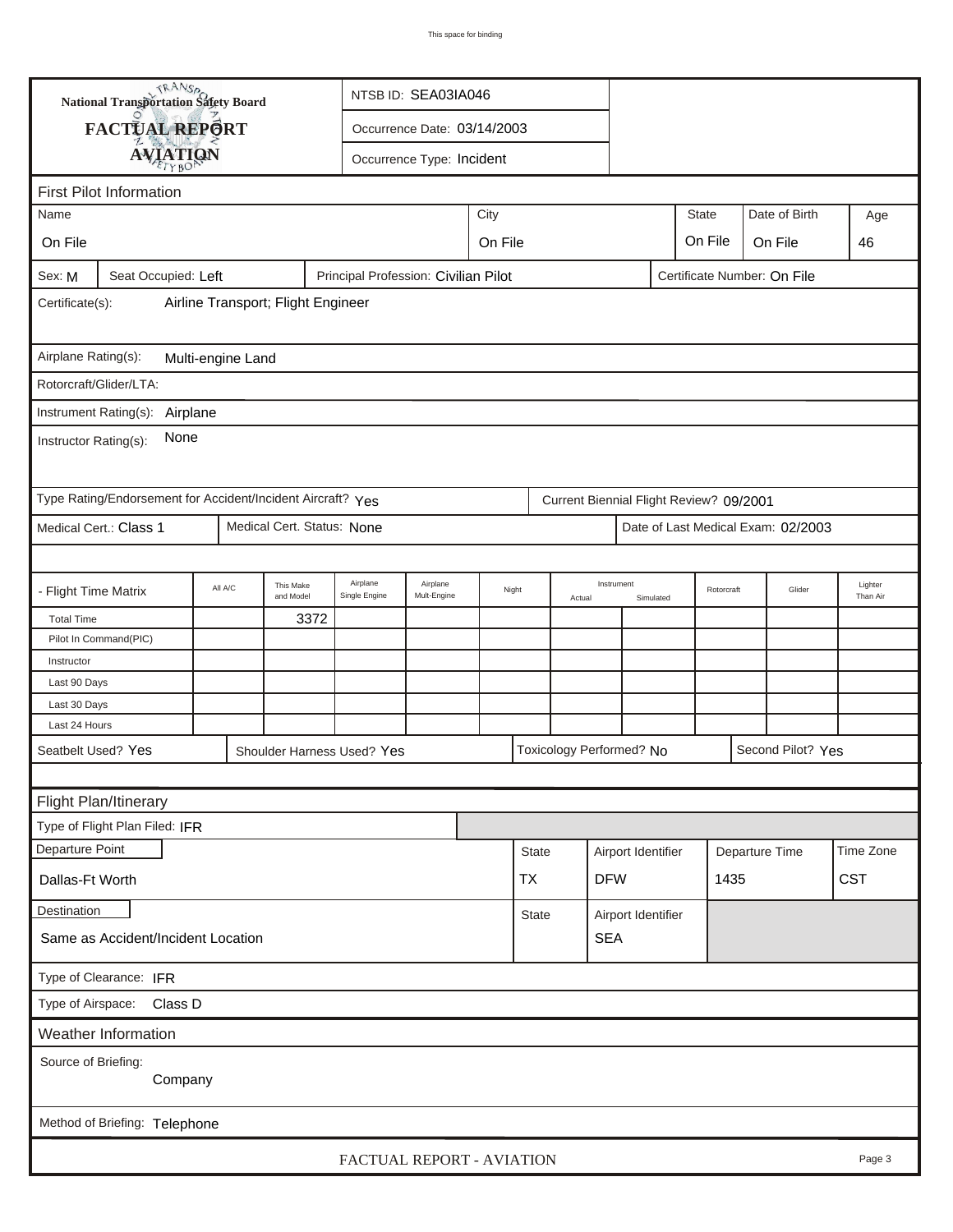| FACTUAL REPORT<br>Occurrence Date: 03/14/2003<br><b>AVIATION</b><br>Occurrence Type: Incident<br>Weather Information<br>WOF ID<br><b>Observation Time</b><br>Time Zone<br><b>WOF Elevation</b><br>WOF Distance From Accident Site<br>Direction From Accident Site<br><b>KSEA</b><br>1556<br>Ft. MSL<br>Deg. Mag.<br><b>NM</b><br>3000 Ft. AGL<br>Sky/Lowest Cloud Condition: Scattered<br>Condition of Light: Day<br>6000 Ft. AGL<br>10<br>Lowest Ceiling: Broken<br><b>SM</b><br>Altimeter:<br>29.52<br>"Hg<br>Visibility:<br>12 °C<br>Dew Point:<br>$7^{\circ}$ C<br>Temperature:<br>Wind Direction: 180<br>Density Altitude:<br>Ft.<br>Wind Speed: 4<br>Gusts:<br>Weather Condtions at Accident Site: Visual Conditions<br>Visibility (RVR):<br>Visibility (RVV)<br>Ft.<br><b>SM</b><br>Intensity of Precipitation:<br>Restrictions to Visibility: None<br>None<br>Type of Precipitation:<br><b>Accident Information</b><br>Aircraft Fire: None<br>Aircraft Damage: None<br>Aircraft Explosion None<br>Classification: U.S. Registered/U.S. Soil<br>- Injury Summary Matrix<br><b>TOTAL</b><br>Fatal<br>Serious<br>Minor<br>None<br><b>First Pilot</b><br>1<br>Second Pilot<br>1<br><b>Student Pilot</b><br>Flight Instructor<br>Check Pilot<br><b>Flight Engineer</b><br>Cabin Attendants<br>4<br>4<br>Other Crew<br>105<br>Passengers<br>105<br>- TOTAL ABOARD -<br>111<br>111<br>Other Ground<br>- GRAND TOTAL -<br>111<br>111 | <b>National Transportation Safety Board</b> |  | NTSB ID: SEA03IA046       |  |  |  |  |  |  |  |  |        |  |
|--------------------------------------------------------------------------------------------------------------------------------------------------------------------------------------------------------------------------------------------------------------------------------------------------------------------------------------------------------------------------------------------------------------------------------------------------------------------------------------------------------------------------------------------------------------------------------------------------------------------------------------------------------------------------------------------------------------------------------------------------------------------------------------------------------------------------------------------------------------------------------------------------------------------------------------------------------------------------------------------------------------------------------------------------------------------------------------------------------------------------------------------------------------------------------------------------------------------------------------------------------------------------------------------------------------------------------------------------------------------------------------------------------------------------------------|---------------------------------------------|--|---------------------------|--|--|--|--|--|--|--|--|--------|--|
|                                                                                                                                                                                                                                                                                                                                                                                                                                                                                                                                                                                                                                                                                                                                                                                                                                                                                                                                                                                                                                                                                                                                                                                                                                                                                                                                                                                                                                      |                                             |  |                           |  |  |  |  |  |  |  |  |        |  |
|                                                                                                                                                                                                                                                                                                                                                                                                                                                                                                                                                                                                                                                                                                                                                                                                                                                                                                                                                                                                                                                                                                                                                                                                                                                                                                                                                                                                                                      |                                             |  |                           |  |  |  |  |  |  |  |  |        |  |
|                                                                                                                                                                                                                                                                                                                                                                                                                                                                                                                                                                                                                                                                                                                                                                                                                                                                                                                                                                                                                                                                                                                                                                                                                                                                                                                                                                                                                                      |                                             |  |                           |  |  |  |  |  |  |  |  |        |  |
|                                                                                                                                                                                                                                                                                                                                                                                                                                                                                                                                                                                                                                                                                                                                                                                                                                                                                                                                                                                                                                                                                                                                                                                                                                                                                                                                                                                                                                      |                                             |  |                           |  |  |  |  |  |  |  |  |        |  |
|                                                                                                                                                                                                                                                                                                                                                                                                                                                                                                                                                                                                                                                                                                                                                                                                                                                                                                                                                                                                                                                                                                                                                                                                                                                                                                                                                                                                                                      |                                             |  |                           |  |  |  |  |  |  |  |  |        |  |
|                                                                                                                                                                                                                                                                                                                                                                                                                                                                                                                                                                                                                                                                                                                                                                                                                                                                                                                                                                                                                                                                                                                                                                                                                                                                                                                                                                                                                                      |                                             |  |                           |  |  |  |  |  |  |  |  |        |  |
|                                                                                                                                                                                                                                                                                                                                                                                                                                                                                                                                                                                                                                                                                                                                                                                                                                                                                                                                                                                                                                                                                                                                                                                                                                                                                                                                                                                                                                      |                                             |  |                           |  |  |  |  |  |  |  |  |        |  |
|                                                                                                                                                                                                                                                                                                                                                                                                                                                                                                                                                                                                                                                                                                                                                                                                                                                                                                                                                                                                                                                                                                                                                                                                                                                                                                                                                                                                                                      |                                             |  |                           |  |  |  |  |  |  |  |  |        |  |
|                                                                                                                                                                                                                                                                                                                                                                                                                                                                                                                                                                                                                                                                                                                                                                                                                                                                                                                                                                                                                                                                                                                                                                                                                                                                                                                                                                                                                                      |                                             |  |                           |  |  |  |  |  |  |  |  |        |  |
|                                                                                                                                                                                                                                                                                                                                                                                                                                                                                                                                                                                                                                                                                                                                                                                                                                                                                                                                                                                                                                                                                                                                                                                                                                                                                                                                                                                                                                      |                                             |  |                           |  |  |  |  |  |  |  |  |        |  |
|                                                                                                                                                                                                                                                                                                                                                                                                                                                                                                                                                                                                                                                                                                                                                                                                                                                                                                                                                                                                                                                                                                                                                                                                                                                                                                                                                                                                                                      |                                             |  |                           |  |  |  |  |  |  |  |  |        |  |
|                                                                                                                                                                                                                                                                                                                                                                                                                                                                                                                                                                                                                                                                                                                                                                                                                                                                                                                                                                                                                                                                                                                                                                                                                                                                                                                                                                                                                                      |                                             |  |                           |  |  |  |  |  |  |  |  |        |  |
|                                                                                                                                                                                                                                                                                                                                                                                                                                                                                                                                                                                                                                                                                                                                                                                                                                                                                                                                                                                                                                                                                                                                                                                                                                                                                                                                                                                                                                      |                                             |  |                           |  |  |  |  |  |  |  |  |        |  |
|                                                                                                                                                                                                                                                                                                                                                                                                                                                                                                                                                                                                                                                                                                                                                                                                                                                                                                                                                                                                                                                                                                                                                                                                                                                                                                                                                                                                                                      |                                             |  |                           |  |  |  |  |  |  |  |  |        |  |
|                                                                                                                                                                                                                                                                                                                                                                                                                                                                                                                                                                                                                                                                                                                                                                                                                                                                                                                                                                                                                                                                                                                                                                                                                                                                                                                                                                                                                                      |                                             |  |                           |  |  |  |  |  |  |  |  |        |  |
|                                                                                                                                                                                                                                                                                                                                                                                                                                                                                                                                                                                                                                                                                                                                                                                                                                                                                                                                                                                                                                                                                                                                                                                                                                                                                                                                                                                                                                      |                                             |  |                           |  |  |  |  |  |  |  |  |        |  |
|                                                                                                                                                                                                                                                                                                                                                                                                                                                                                                                                                                                                                                                                                                                                                                                                                                                                                                                                                                                                                                                                                                                                                                                                                                                                                                                                                                                                                                      |                                             |  |                           |  |  |  |  |  |  |  |  |        |  |
|                                                                                                                                                                                                                                                                                                                                                                                                                                                                                                                                                                                                                                                                                                                                                                                                                                                                                                                                                                                                                                                                                                                                                                                                                                                                                                                                                                                                                                      |                                             |  |                           |  |  |  |  |  |  |  |  |        |  |
|                                                                                                                                                                                                                                                                                                                                                                                                                                                                                                                                                                                                                                                                                                                                                                                                                                                                                                                                                                                                                                                                                                                                                                                                                                                                                                                                                                                                                                      |                                             |  |                           |  |  |  |  |  |  |  |  |        |  |
|                                                                                                                                                                                                                                                                                                                                                                                                                                                                                                                                                                                                                                                                                                                                                                                                                                                                                                                                                                                                                                                                                                                                                                                                                                                                                                                                                                                                                                      |                                             |  |                           |  |  |  |  |  |  |  |  |        |  |
|                                                                                                                                                                                                                                                                                                                                                                                                                                                                                                                                                                                                                                                                                                                                                                                                                                                                                                                                                                                                                                                                                                                                                                                                                                                                                                                                                                                                                                      |                                             |  |                           |  |  |  |  |  |  |  |  |        |  |
|                                                                                                                                                                                                                                                                                                                                                                                                                                                                                                                                                                                                                                                                                                                                                                                                                                                                                                                                                                                                                                                                                                                                                                                                                                                                                                                                                                                                                                      |                                             |  |                           |  |  |  |  |  |  |  |  |        |  |
|                                                                                                                                                                                                                                                                                                                                                                                                                                                                                                                                                                                                                                                                                                                                                                                                                                                                                                                                                                                                                                                                                                                                                                                                                                                                                                                                                                                                                                      |                                             |  |                           |  |  |  |  |  |  |  |  |        |  |
|                                                                                                                                                                                                                                                                                                                                                                                                                                                                                                                                                                                                                                                                                                                                                                                                                                                                                                                                                                                                                                                                                                                                                                                                                                                                                                                                                                                                                                      |                                             |  |                           |  |  |  |  |  |  |  |  |        |  |
|                                                                                                                                                                                                                                                                                                                                                                                                                                                                                                                                                                                                                                                                                                                                                                                                                                                                                                                                                                                                                                                                                                                                                                                                                                                                                                                                                                                                                                      |                                             |  |                           |  |  |  |  |  |  |  |  |        |  |
|                                                                                                                                                                                                                                                                                                                                                                                                                                                                                                                                                                                                                                                                                                                                                                                                                                                                                                                                                                                                                                                                                                                                                                                                                                                                                                                                                                                                                                      |                                             |  |                           |  |  |  |  |  |  |  |  |        |  |
|                                                                                                                                                                                                                                                                                                                                                                                                                                                                                                                                                                                                                                                                                                                                                                                                                                                                                                                                                                                                                                                                                                                                                                                                                                                                                                                                                                                                                                      |                                             |  |                           |  |  |  |  |  |  |  |  |        |  |
|                                                                                                                                                                                                                                                                                                                                                                                                                                                                                                                                                                                                                                                                                                                                                                                                                                                                                                                                                                                                                                                                                                                                                                                                                                                                                                                                                                                                                                      |                                             |  |                           |  |  |  |  |  |  |  |  |        |  |
|                                                                                                                                                                                                                                                                                                                                                                                                                                                                                                                                                                                                                                                                                                                                                                                                                                                                                                                                                                                                                                                                                                                                                                                                                                                                                                                                                                                                                                      |                                             |  |                           |  |  |  |  |  |  |  |  |        |  |
|                                                                                                                                                                                                                                                                                                                                                                                                                                                                                                                                                                                                                                                                                                                                                                                                                                                                                                                                                                                                                                                                                                                                                                                                                                                                                                                                                                                                                                      |                                             |  |                           |  |  |  |  |  |  |  |  |        |  |
|                                                                                                                                                                                                                                                                                                                                                                                                                                                                                                                                                                                                                                                                                                                                                                                                                                                                                                                                                                                                                                                                                                                                                                                                                                                                                                                                                                                                                                      |                                             |  |                           |  |  |  |  |  |  |  |  |        |  |
|                                                                                                                                                                                                                                                                                                                                                                                                                                                                                                                                                                                                                                                                                                                                                                                                                                                                                                                                                                                                                                                                                                                                                                                                                                                                                                                                                                                                                                      |                                             |  | FACTUAL REPORT - AVIATION |  |  |  |  |  |  |  |  | Page 4 |  |